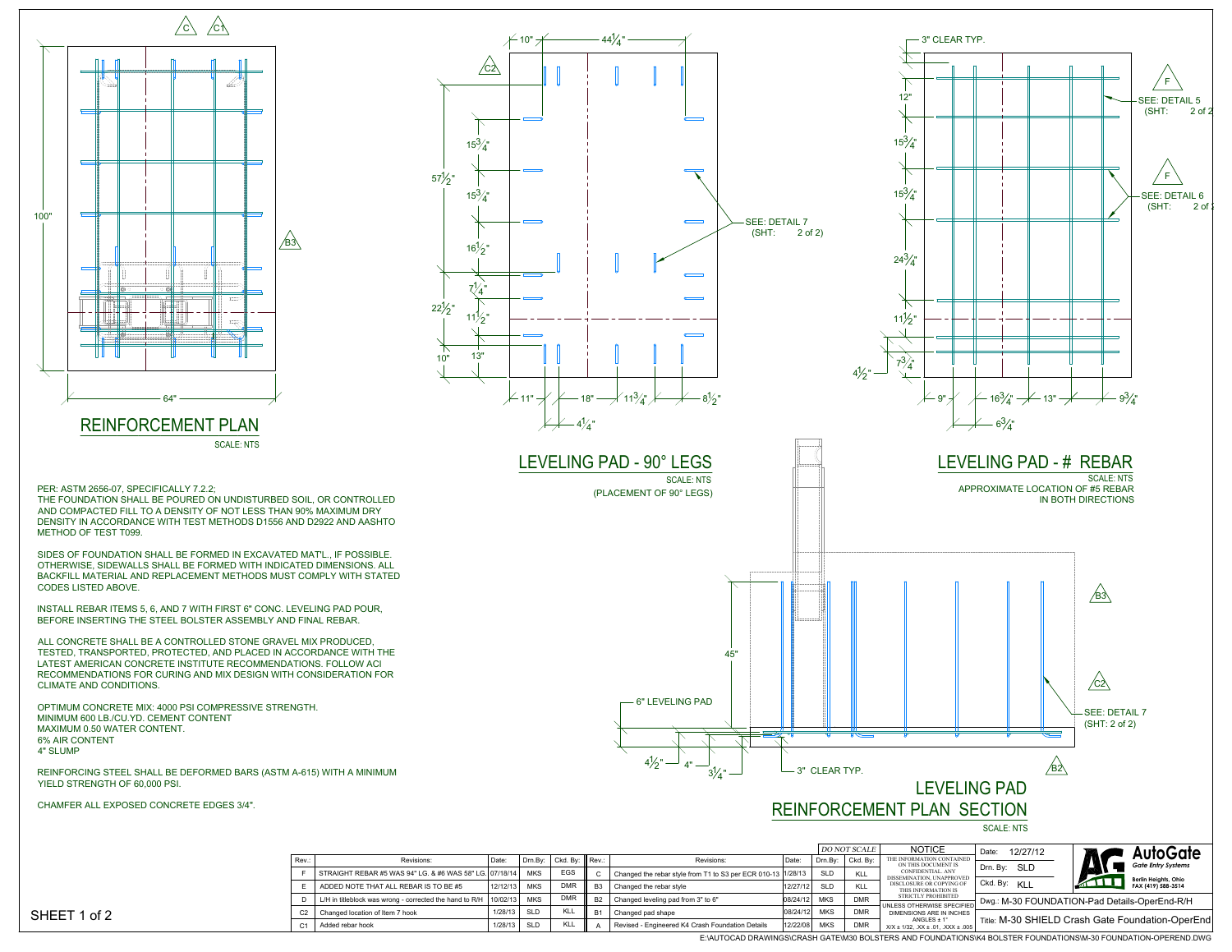REINFORCEMENT PLAN SCALE: NTS



## REINFORCEMENT SECTION "A-A"

SCALE: NTS

SCALE: NTS

THE FOUNDATION SHALL BE POURED ON UNDISTURBED SOIL, OR CONTROLLED AND COMPACTED FILL TO A DENSITY OF NOT LESS THAN 90% MAXIMUM DRY DENSITY IN ACCORDANCE WITH TEST METHODS D1556 AND D2922 AND AASHTO METHOD OF TEST T099.

SIDES OF FOUNDATION SHALL BE FORMED IN EXCAVATED MAT'L., IF POSSIBLE. OTHERWISE, SIDEWALLS SHALL BE FORMED WITH INDICATED DIMENSIONS. ALL BACKFILL MATERIAL AND REPLACEMENT METHODS MUST COMPLY WITH STATED CODES LISTED ABOVE.

INSTALL REBAR ITEMS 5, 6, AND 7 WITH FIRST 6" CONC. LEVELING PAD POUR, BEFORE INSERTING THE STEEL BOLSTER ASSEMBLY AND FINAL REBAR.

ALL CONCRETE SHALL BE A CONTROLLED STONE GRAVEL MIX PRODUCED, TESTED, TRANSPORTED, PROTECTED, AND PLACED IN ACCORDANCE WITH THE LATEST AMERICAN CONCRETE INSTITUTE RECOMMENDATIONS. FOLLOW ACI RECOMMENDATIONS FOR CURING AND MIX DESIGN WITH CONSIDERATION FOR CLIMATE AND CONDITIONS.

OPTIMUM CONCRETE MIX: 4000 PSI COMPRESSIVE STRENGTH. MINIMUM 600 LB./CU.YD. CEMENT CONTENT MAXIMUM 0.50 WATER CONTENT. 6% AIR CONTENT 4" SLUMP

REINFORCING STEEL SHALL BE DEFORMED BARS (ASTM A-615) WITH A MINIMUM YIELD STRENGTH OF 60,000 PSI.

CHAMFER ALL EXPOSED CONCRETE EDGES 3/4".



# REINFORCEMENT SECTION "B-B" ELEVATION VIEW

 ${\sf X/X} \pm 1/32,\ {\sf XX} \pm .01,\ {\sf XXX} \pm .005$ sh Foundation Details 12/22/08 MKS E:\AUTOCAD DRAWINGS\CRASH GATE\M30 BOLSTERS AND FOUNDATIONS\K4 BOLSTER FOUNDATIONS\M-30 FOUNDATION-OPEREND.DWG DMR







| Rev.:          | Revisions:                                              | Date:    | Drn.Bv:    | Ckd. Bv:                                                             | Rev.:          | Revisions:                                       |  | Drn.Bv:                                                               | Ckd. B                                            |
|----------------|---------------------------------------------------------|----------|------------|----------------------------------------------------------------------|----------------|--------------------------------------------------|--|-----------------------------------------------------------------------|---------------------------------------------------|
|                |                                                         |          | <b>MKS</b> | <b>EGS</b>                                                           | C              |                                                  |  | <b>SLD</b>                                                            | <b>KLL</b>                                        |
|                | ADDED NOTE THAT ALL REBAR IS TO BE #5                   | 12/12/13 | <b>MKS</b> | <b>DMR</b>                                                           | B <sub>3</sub> | Changed the rebar style                          |  | <b>SLD</b>                                                            | <b>KLL</b>                                        |
|                | L/H in titleblock was wrong - corrected the hand to R/H |          | <b>MKS</b> | <b>DMR</b>                                                           | B <sub>2</sub> | Changed leveling pad from 3" to 6"               |  | <b>MKS</b>                                                            | <b>DMR</b>                                        |
| C <sub>2</sub> | Changed location of Item 7 hook                         | 1/28/13  | <b>SLD</b> | KLL                                                                  | <b>B1</b>      | Changed pad shape                                |  | <b>MKS</b>                                                            | <b>DMR</b>                                        |
| C              | Added rebar hook                                        | 1/28/13  | <b>SLD</b> | <b>KLL</b>                                                           | A              | Revised - Engineered K4 Crash Foundation Details |  | <b>MKS</b>                                                            | <b>DMR</b>                                        |
|                |                                                         |          |            | STRAIGHT REBAR #5 WAS 94" LG. & #6 WAS 58" LG. 07/18/14<br> 10/03/13 |                |                                                  |  | Date:<br>Changed the rebar style from T1 to S3 per ECR 010-13 1/28/13 | 12/27/121<br> 08/24/12 <br> 08/24/12 <br>12/22/08 |

### SHEET 2 of 2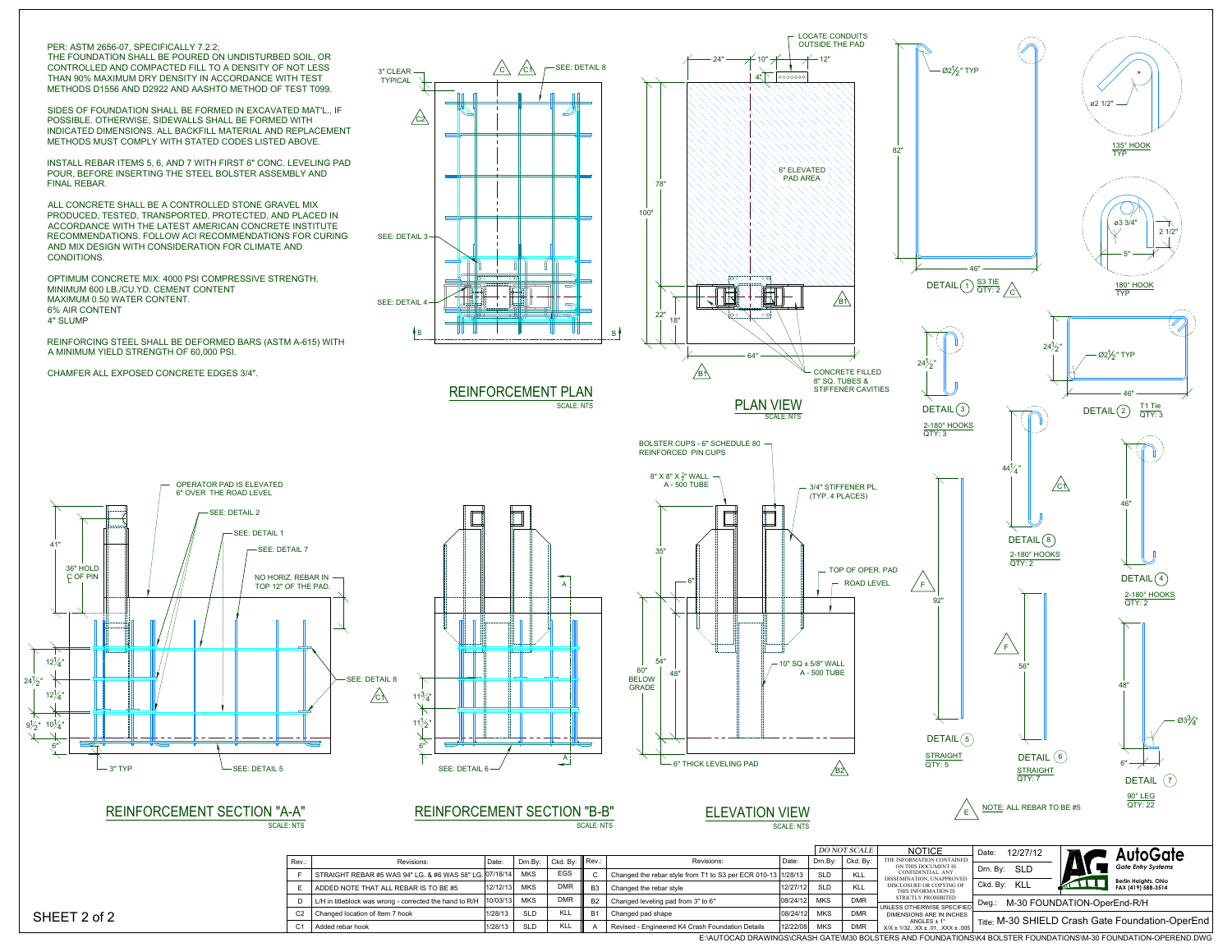THE FOUNDATION SHALL BE POURED ON UNDISTURBED SOIL, OR CONTROLLED AND COMPACTED FILL TO A DENSITY OF NOT LESS THAN 90% MAXIMUM DRY DENSITY IN ACCORDANCE WITH TEST METHODS D1556 AND D2922 AND AASHTO METHOD OF TEST T099.

SIDES OF FOUNDATION SHALL BE FORMED IN EXCAVATED MAT'L., IF POSSIBLE. OTHERWISE, SIDEWALLS SHALL BE FORMED WITH INDICATED DIMENSIONS. ALL BACKFILL MATERIAL AND REPLACEMENT METHODS MUST COMPLY WITH STATED CODES LISTED ABOVE.



INSTALL REBAR ITEMS 5, 6, AND 7 WITH FIRST 6" CONC. LEVELING PAD POUR, BEFORE INSERTING THE STEEL BOLSTER ASSEMBLY AND FINAL REBAR.

ALL CONCRETE SHALL BE A CONTROLLED STONE GRAVEL MIX PRODUCED, TESTED, TRANSPORTED, PROTECTED, AND PLACED IN ACCORDANCE WITH THE LATEST AMERICAN CONCRETE INSTITUTE RECOMMENDATIONS. FOLLOW ACI RECOMMENDATIONS FOR CURING AND MIX DESIGN WITH CONSIDERATION FOR CLIMATE AND CONDITIONS.



PER: ASTM 2656-07, SPECIFICALLY 7.2.2;

OPTIMUM CONCRETE MIX: 4000 PSI COMPRESSIVE STRENGTH. MINIMUM 600 LB./CU.YD. CEMENT CONTENT MAXIMUM 0.50 WATER CONTENT. 6% AIR CONTENT 4" SLUMP

REINFORCING STEEL SHALL BE DEFORMED BARS (ASTM A-615) WITH A MINIMUM YIELD STRENGTH OF 60,000 PSI.

CHAMFER ALL EXPOSED CONCRETE EDGES 3/4".



E:\AUTOCAD DRAWINGS\CRASH GATE\M30 BOLSTERS AND FOUNDATIONS\K4 BOLSTER FOUNDATIONS\M-30 FOUNDATION-OPEREND.DWG

| Rev: | Revisions:                                              | Date:     | Drn.Bv:    | Ckd. Bv:   | Rev∴           | Rev                             |
|------|---------------------------------------------------------|-----------|------------|------------|----------------|---------------------------------|
|      | STRAIGHT REBAR #5 WAS 94" LG. & #6 WAS 58" LG. 07/18/14 |           | <b>MKS</b> | <b>EGS</b> | C              | Changed the rebar style from T  |
| E    | ADDED NOTE THAT ALL REBAR IS TO BE #5                   | 12/12/13  | <b>MKS</b> | <b>DMR</b> | B <sub>3</sub> | Changed the rebar style         |
| D    | R/H in titleblock was wrong - corrected the hand to L/H | 110/02/13 | <b>MKS</b> | <b>DMR</b> | <b>B2</b>      | Changed leveling pad from 3" to |
| C2   | Changed location of Item 7 hook                         | 1/28/13   | <b>SLD</b> | KLL        | <b>B1</b>      | Changed pad shape               |
| C1   | Added rebar hook                                        | 1/28/13   | <b>SLD</b> | <b>KLL</b> | А              | Revised - Engineered K4 Crash   |

SHEET 1 of 2